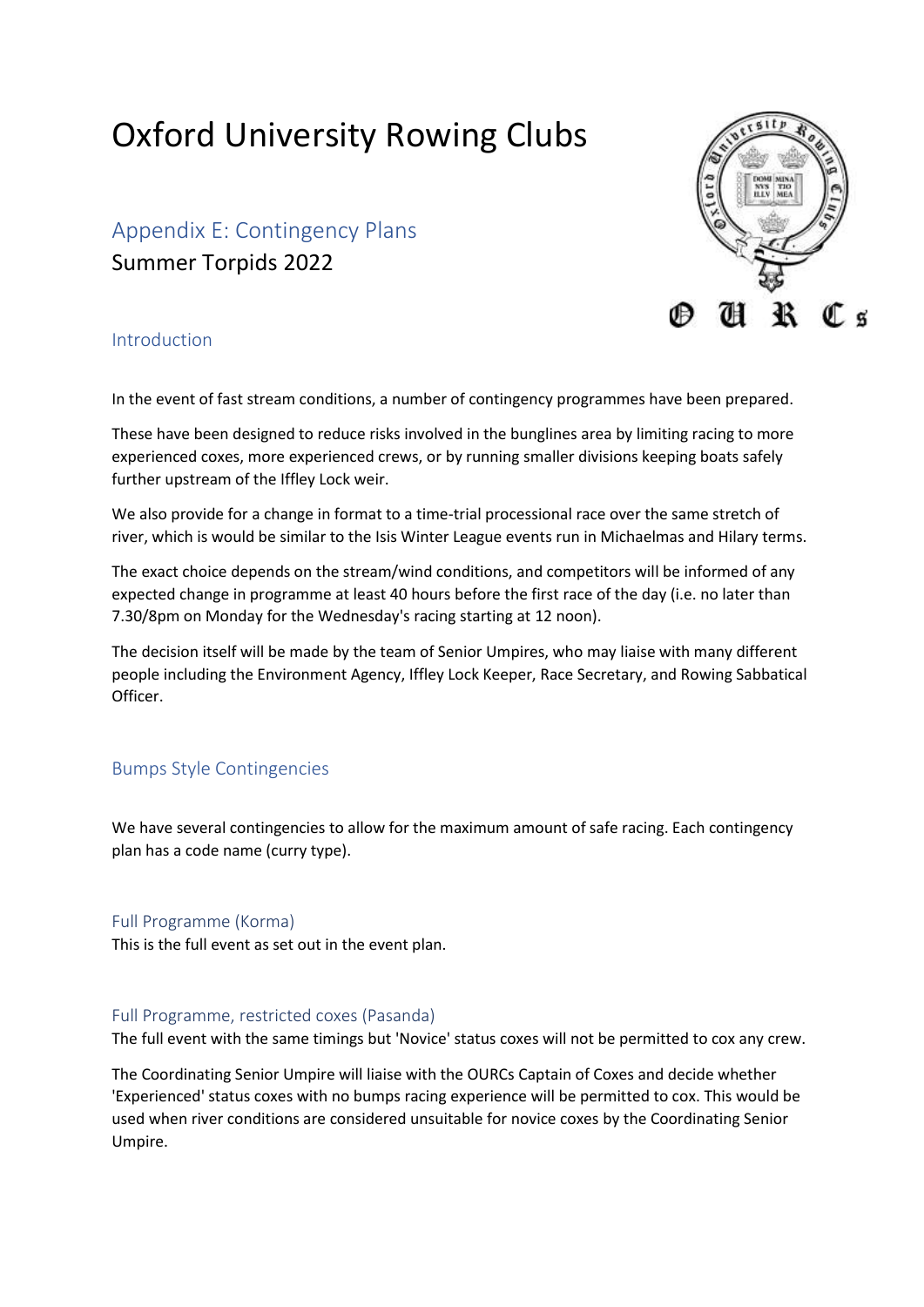When we restrict coxes this way, the normal crew eligibility restrictions are lifted: a cox may cox for multiple crews, and may cox boats for different colleges to their own. Coxes must still satisfy all the standard athlete safety requirements: they must have passed their swim-test, must be registered with OURCs, and the substitutions must be completed before they boat.

## No Rowing On (Tikka)

If we are unable to run the Rowing On event the Rowing On divisions may not be run. The Coordinating SU and the Race Secretary would normally adjust the timing of divisions.

#### No Rowing On, restricted coxes (Madras)

This is a combination of the Pasanda and Tikka plans.

If Rowing on divisions do not run, timings would be adjusted in the same manner. No Novice coxes, so coxing restrictions would be lifted in the same way as in Pasanda.

#### Some half divisions (Vindaloo)

When conditions are good, but the stream is high then the top divisions can be run as full divisions (Men's Divisions 1-3, Women's Division 1-2/1-3\*). The remaining divisions would be split into halfdivisions. The Rowing On divisions and the lower fixed divisions would be cancelled and timings adjusted. \*depending on number of divisions, see Event Plan

Novice status coxes may not cox any crew, and the Coordinating SU and Captain of Coxes will decide whether any further coxing restrictions are required, such as senior status coxes only, or no experienced status coxes who have not steered bumps in the last 12 months.

### All half divisions (Pfhal)

Similar to the above, except all divisions will be run as half divisions, and Senior status coxes only. As before, Rowing On divisions would not run, and neither would the bottom few fixed divisions (decisions as to which taken by the Coordinating SU together with the OURCs Secretary and committee.

## Head Race Style Contingency

In the event that we are unable to run bumps style racing, then the format of racing may be changed to a time trial as outlined below. Reasons for running the Head Race Style Contingency include: The bunglines being obstructed by moored boats that are unable to be safely moved; Part of the bank in the bunglines area has collapsed; or a tree (or other large object) is obstructing the bungline area, and crews cannot safely race past.

Racing would occur from 11.55am until approximately 6.45pm. The race course is upstream within the stretch from Iffley Lock to Folly Bridge. Racing is split into divisions of 6-20 boats, racing at approximately 30 minute intervals. Division size and intervals are to be decided by consultation with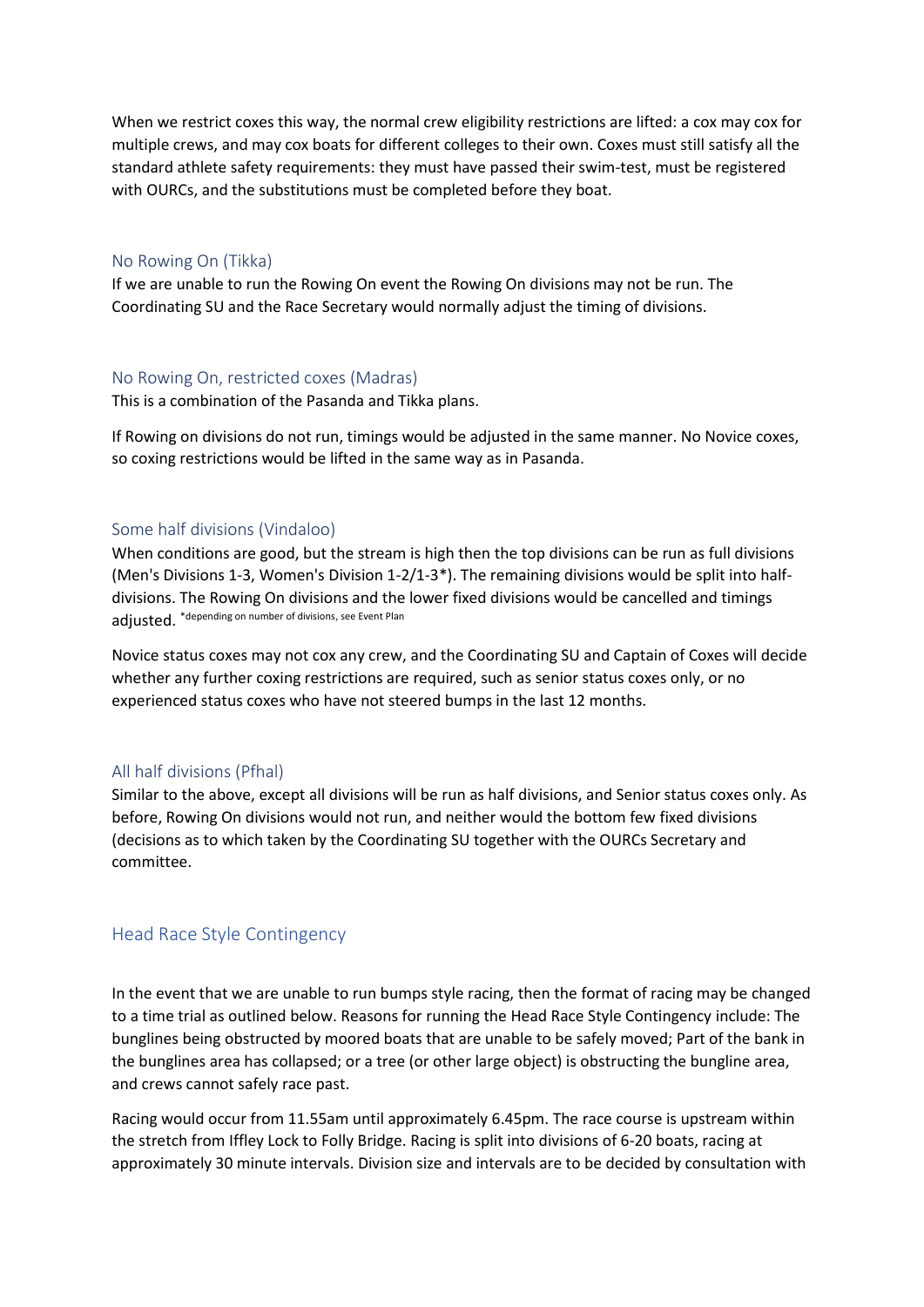the Coordinating SU, although we would normally use the divisions that crews would have been entered in for bumps, as decided by the SUs ahead of time.

Boats are set off one at a time with roughly 20 seconds between each boat, and each boat rows the full length of the course. The aim of racing is to row the length of the course in the fastest possible time, measured by two timers at the start and finish respectively.

Competitors are subject to additional entry requirements in the interest of safety as specified by the race committee and Coordinating SU.

## Race Management

The role of the Senior Umpire here is the same as for Rowing On (which itself is a head race), and so they will be situated near the start area, instead of down in the bunglines area. The Senior Umpire will be situated a short distance below the designated start line.

The Race Desk oversees the Marshals and assists the SU. Operational decision on the deployment of additional Marshals will lie with the Race Committee and the SU.

## *Marshal Positions and individual duties*

Key: ▼ - Marshal has a Megaphone † - Marshal performs river checks with the SU

- 1. **Head** ▼†: Approximately 50m upstream of the finish line. Instructs crews to move upstream to clear the finish line and instructs crews when to spin; Communicates with other river traffic entering the course.
- 2. **Finish** ▼†: At the finish (between the upstream end of Boat House Island and the Cox Stone). Instructs crews to clear the finish line; informs crews that they have completed the race course.
- 3. **Boathouses A** †: Upstream half of Boat House Island. Performs checks on each boat to ensure that they conform to BR and EA regulations.
- 4. **Boathouses B** †: Downstream half of Boat House Island. Performs checks on each boat to ensure that they conform to BR and EA regulations; monitors river traffic emerging from the Cherwell cut.
- 5. **Univ** †: Outside University College Boat House. Performs checks on each boat to ensure that they conform to BR and EA regulations.
- 6. *[optional]* **Green Bank** †: Approximately mid-way between Univ and Longbridges. Monitors that crews are keeping to the circulation pattern; checks for river traffic emerging from the Cherwell Cut.
- 7. **Longbridges** †: Outside Longbridges Boat House. Performs checks on each boat to ensure that they conform to BR and EA regulations.
- 8. **Top Gut** †: Mouth of the gut. Keeps a record of which boats have passed downstream so as to inform the SU of the progress of crews to the start.
- 9. **Bottom Gut** †: Downstream end of the gut. Monitors that crews are keeping to the correct circulation pattern.
- 10. *[optional]* **Donnington Bridge** †: On the non-towpath side, roams between Falcon Raft and City of Oxford Rowing Club Raft as required. Performs checks on each boat to ensure that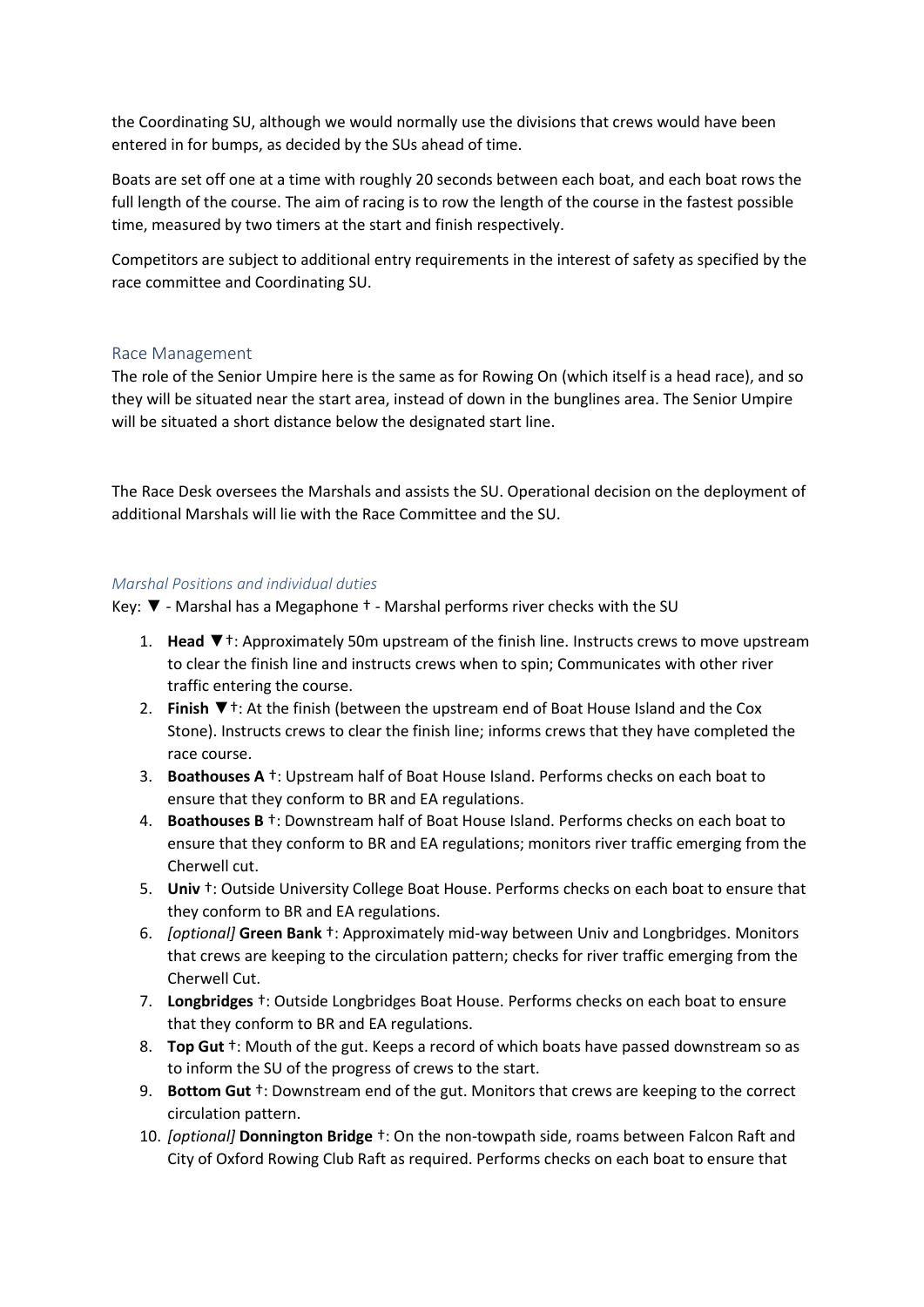they conform to BR and EA regulations; communicates with other river users in the area. Manages river traffic in the area.

- 11. **Start #1**: Upstream section of the marshalling area. Assists the SU marshalling crews before the start
- 12. **Start #2** ▼ (*megaphone optional*): Downstream section of the marshalling area. Assists the SU marshalling crews before the start; warns and informs other river traffic of the circulation pattern to prevent obstruction of the course.
- 13. **Bike Marshal**: Cycles ahead of each division. Provides early warning to bystanders and the general public on the towpath of the upcoming race.

## Circulation Pattern

To ensure the safety of river traffic and the smooth running of the event, a strict non-racing circulation pattern is enforced. In the following explanatory notes, left and right refer to the course as seen by a coxswain, i.e. port (strokeside) and starboard (bowside) respectively.

## *Warm up circulation - crews boating upstream of the Gut*

Boat with bow-balls pointing downstream, keeping close to the bank from which they boated down to the entrance of the Gut. (Longbridges crews should proceed directly through the Gut.) When they get to the Top Gut marshal they should cross if necessary to the towpath side (bowside bank) when it is safe to do so. They should proceed through the gut staying on the towpath side and then join the circulation pattern for crews boating from below the Gut. Crews must not overtake while traversing the Gut.

## *Warm up circulation - crews boating downstream of the Gut*

Boat with bows pointing upstream. Crews from the Isis Boathouse should cross to the non-towpath side (their bowside bank). Crews from CORC and Falcon rafts should proceed upstream and spin in the area upstream of the Falcon raft. After they have spun, when it is safe to do so, they should cross to the towpath bank and proceed keeping right of centre (to their bowside bank). Crews may spin in either direction when it is safe to do so, and under the direction of the SU or a start marshal. Marshalling crews will be asked to keep tucked into a particular bank, as instructed by the SU and start marshals. Crews will be started by the Senior Umpire, and marshalling should move up towards the Senior Umpire as each crew is set off.

## *Racing crews*

During the race, crews may take whatever line across the course that they wish, avoiding obstructions. Slower crews should move to give way to a faster overtaking crew. As they cross the finish line crews should wind down and move to the towpath side and proceed upstream well clear of the finish line under the instruction of the Finish and Head marshal to make room for other crews. Crews should not spin until told to do so by the Finish marshal.

#### *Return Circulation - crews landing on Boat House Island.*

Crews returning to Boat House Island should stay on the non-towpath side and land downstream without doing any further laps.

## *Return Circulation - crews landing at Univ and Longbridges*

Crews returning to Univ and Longbridges should cross to the towpath side immediately downstream of the finish line, and then proceed along the towpath bank to land downstream without doing any further laps. If there is a strong stream at Longbridges, then crews landing at Longbridges may spin upstream of their raft, and drift back to land.